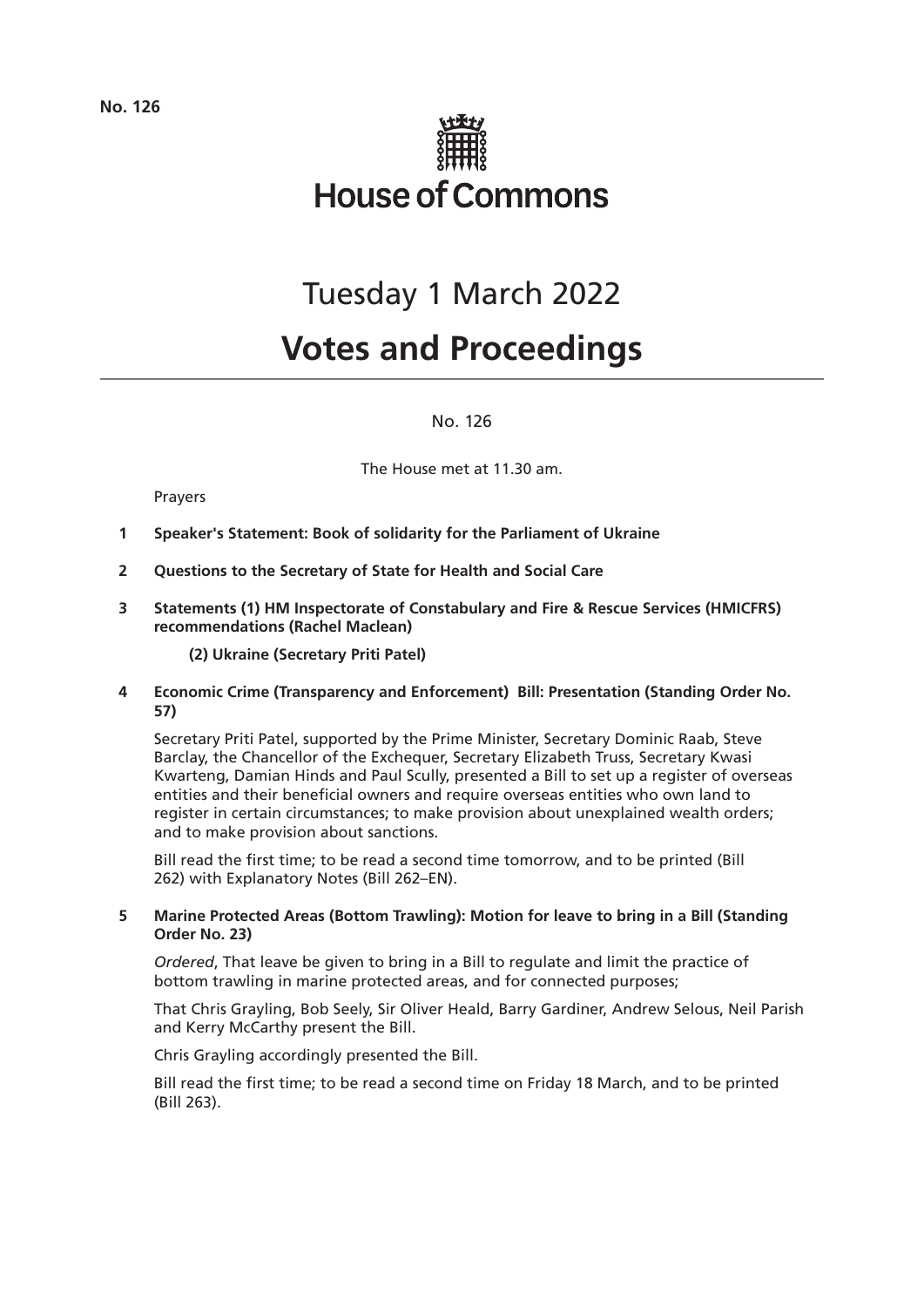#### **2 Votes and Proceedings: 1 March 2022 No. 126**

## **6 Business of the House (Today)**

*Ordered*, That, at this day's sitting, notwithstanding the provisions of Standing Order No. 16(1) (Proceedings under an Act or on European Union documents), proceedings on the motions in the name of Secretary Elizabeth Truss relating to the Russia (Sanctions) (EU Exit) (Amendment) (No. 2) Regulations 2022 (SI, 2022, No. 194) and the Russia (Sanctions) (EU Exit) (Amendment) (No. 3) Regulations 2022 (SI, 2022, No. 195) shall be brought to a conclusion not later than three hours after the commencement of proceedings on the motion for this Order; the Speaker shall then put the Questions necessary to dispose of proceedings on those Motions forthwith; such Questions, though opposed, may be put after the moment of interruption; and Standing Order No. 41A (Deferred divisions) shall not apply.—(*Mark Spencer.*)

## **7 Sanctions**

(1) *Resolved*, That the Russia (Sanctions) (EU Exit) (Amendment) (No. 2) Regulations 2022 (SI, 2022, No. 194), dated 28 February 2022, a copy of which was laid before this House on 28 February, be approved.—(*Michael Ellis*.)

(2) *Resolved*, That the Russia (Sanctions) (EU Exit) (Amendment) (No. 3) Regulations 2022 (SI, 2022, No. 195), dated 28 February 2022, a copy of which was laid before this House on 28 February, be approved.—(*Michael Ellis*.)

## **8 National Insurance Contributions Bill (No. 2): Programme**

Motion made and Question put forthwith (Standing Order No. 83A(7)), That the following provisions shall apply to the National Insurance Contributions Bill for the purpose of supplementing the Order of 14 June 2021 (National Insurance Contributions Bill (Programme)):

## *Consideration of Lords Amendments*

(1) Proceedings on consideration of Lords Amendments shall (so far as not previously concluded) be brought to a conclusion one hour after their commencement.

(2) The proceedings shall be taken in the following order: Lords Amendments 2, 4, 1, 3, 5, 6, 7, 8, 9, 10, 11, 12.

## *Subsequent stages*

(3) Any further Message from the Lords may be considered forthwith without any Question being put.

(4) The proceedings on any further Message from the Lords shall (so far as not previously concluded) be brought to a conclusion one hour after their commencement.—(*Rebecca Harris*.)

Question agreed to.

## **9 National Insurance Contributions Bill: Consideration of Lords Amendments**

The Deputy Speaker announced that Lords Amendments 2, 4, 1, 3, 5, 6, 7, 8, 9, 10, 11 and 12 engaged financial privilege.

Lords Amendment 2

Motion made and Question put, That this House disagrees with the Lords in their Amendment 2.—(*Lucy Frazer*.)

The House divided.

Division No. 202

Ayes: 295 (Tellers: Amanda Solloway, Alan Mak)

Noes: 198 (Tellers: Jessica Morden, Lilian Greenwood)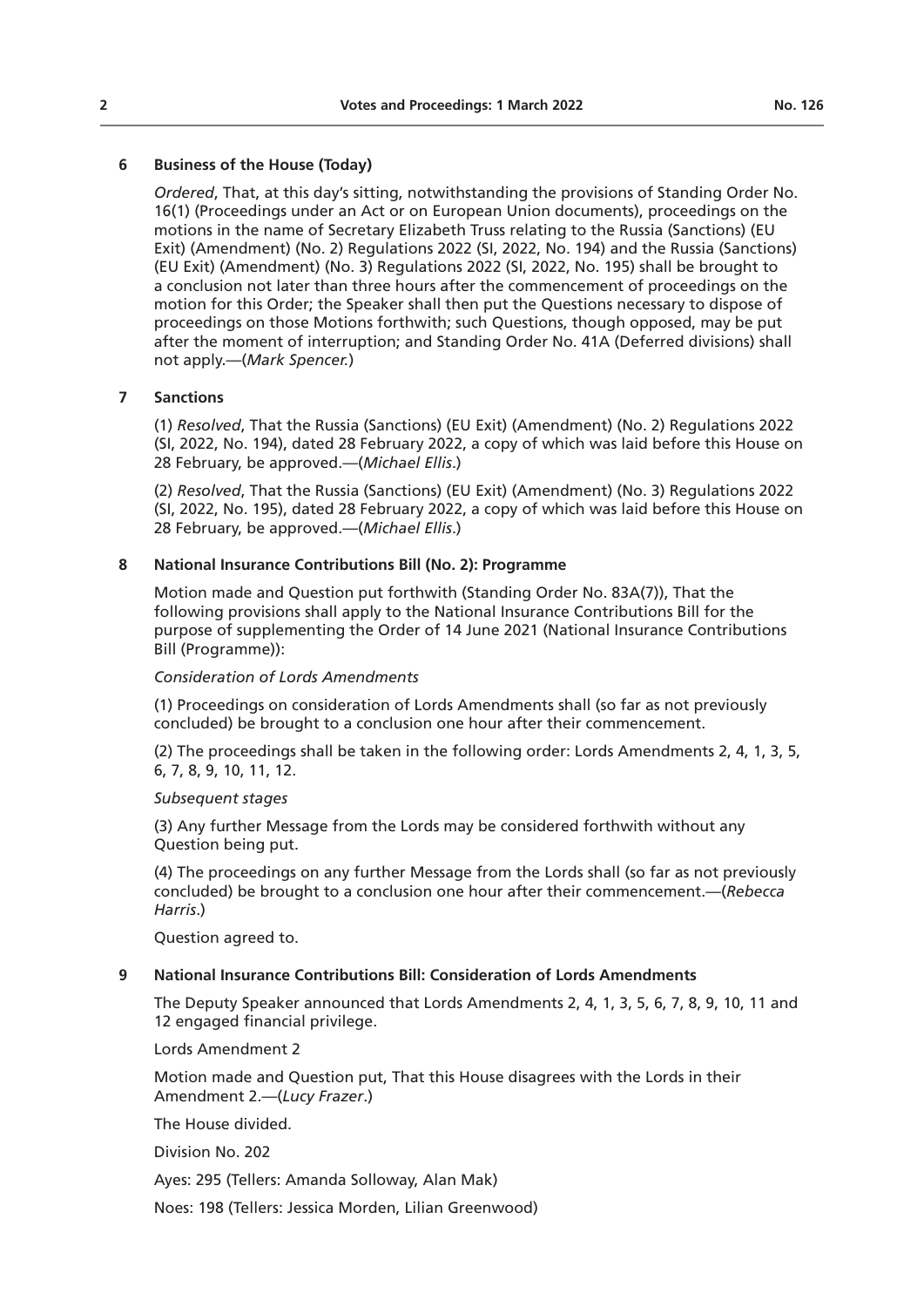Question agreed to.

Lords Amendment 2 accordingly disagreed to.

Lords Amendment 4

Motion made and Question put, That this House disagrees with the Lords in their Amendment 4.—(*Lucy Frazer*.)

The House divided.

Division No. 203

Ayes: 298 (Tellers: Amanda Solloway, Alan Mak)

Noes: 199 (Tellers: Jessica Morden, Lilian Greenwood)

Question agreed to.

Lords Amendment 4 accordingly disagreed to.

Lords Amendments 1, 3, and 5 to 12 agreed to, with Commons financial privilege waived in respect of Lords Amendments 1, 3 and 5 to 12.

Motion made and Question put forthwith (Standing Order No. 83H(2)), That a Committee be appointed to draw up Reasons to be assigned to the Lords for disagreeing to their Amendments 2 and 4.

That Rob Butler, Claire Coutinho, Lucy Frazer, Alan Mak, James Murray, Richard Thomson and Liz Twist be members of the Committee.

That Lucy Frazer be the Chair of the Committee.

That three be the quorum of the Committee.

That the Committee do withdraw immediately.—(*Michael Tomlinson*.)

Question agreed to.

## **10 Public Health**

*Resolved*, That the Health Protection (Coronavirus, Restrictions) (Self-Isolation etc.) (Revocation) (England) Regulations 2022 (SI, 2022, No. 161), dated 22 February 2022, a copy of which was laid before this House on 22 February, be approved.—(*Maggie Throup*.)

#### **11 Business of the House**

*Ordered*, That notices of Amendments, new Clauses and new Schedules to be moved in Committee in respect of the Economic Crime (Transparency and Enforcement) Bill may be accepted by the Clerks at the Table before it has been read a second time.—(*Michael Tomlinson*.)

#### **12 Statutory Instruments: Motions for Approval**

(1) Motion made and Question put forthwith (Standing Order No. 118(6)), That the draft Cumbria (Structural Changes) Order 2022, which was laid before this House on 24 January, be approved.—(*Michael Tomlinson*.)

Question agreed to.

(2) Motion made and Question put forthwith (Standing Order No. 118(6)), That the draft Goods Vehicles (Licensing of Operators) (Amendment) Regulations 2022, which were laid before this House on 24 January, be approved.—(*Michael Tomlinson*.)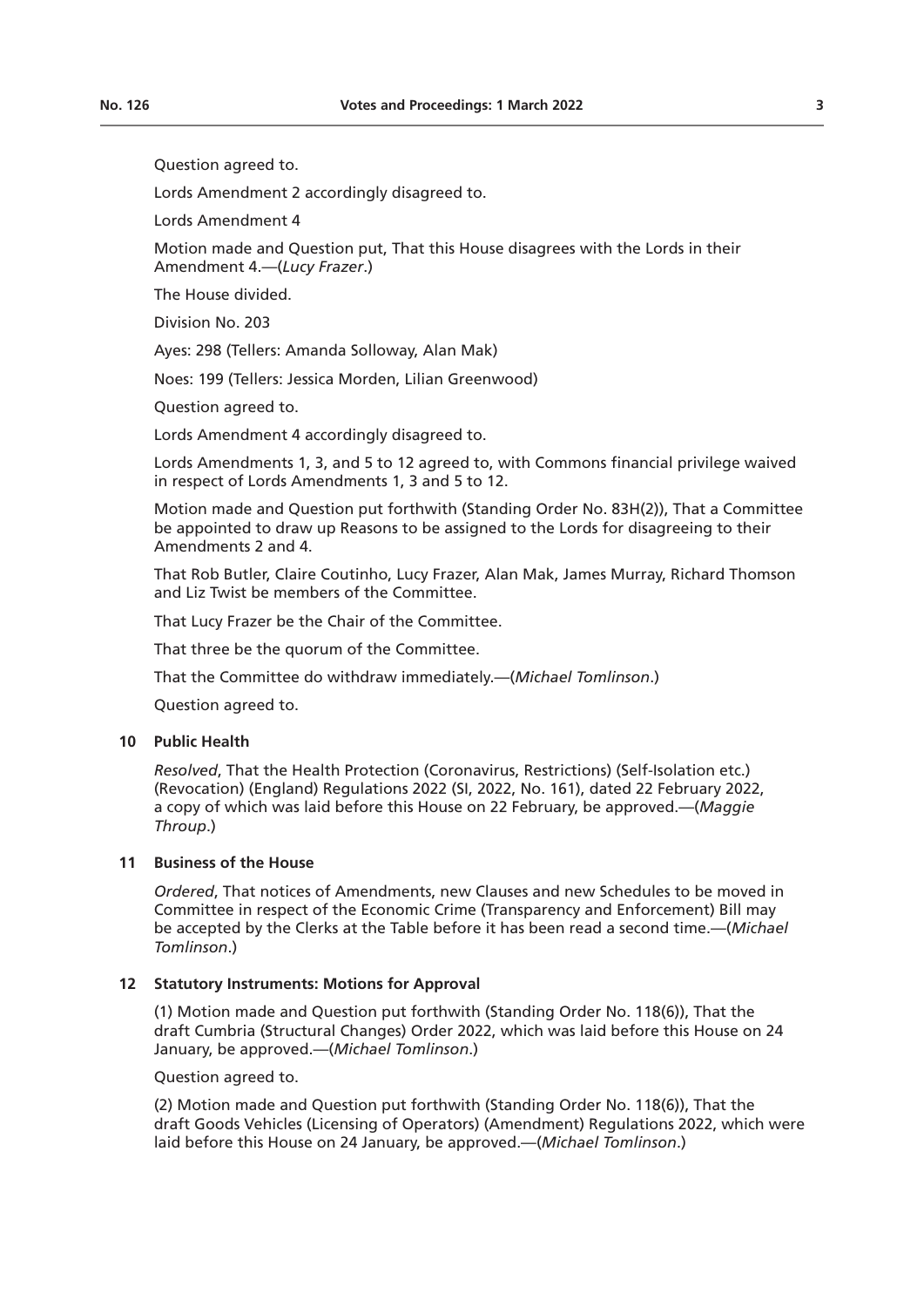#### **13 National Insurance Contributions Bill: Reasons Committee**

Lucy Frazer reported that the Committee had agreed the following Reasons:

Lords Amendment 2

Question agreed to.

Because it affects a charge on the public revenue, and the Commons do not offer any further Reason, trusting that this Reason may be deemed sufficient.

Lords Amendment 4

Because it affects a charge on the public revenue, and the Commons do not offer any further Reason, trusting that this Reason may be deemed sufficient.

The Reasons were agreed to.

#### **14 Public petitions**

(1) A public petition from residents of the United Kingdom relating to the Great British Railways headquarters was presented and read by David Morris.

(2) A public petition from residents of the United Kingdom relating to sodium valproate was presented and read by Cat Smith.

### **15 Adjournment**

Subject: Potential merits of ending the benefit cap (David Linden)

Motion made and Question proposed, That this House do now adjourn.—(*Michael Tomlinson*.)

House adjourned without Question put (Standing Order No. 9(7)).

Adjourned at 7.30 pm until tomorrow.

## Other Proceedings

## *General Committees: Reports*

#### **16 Third Delegated Legislation Committee**

Peter Dowd (Chair) reported the draft Airports Slot Allocation (Alleviation of Usage Requirements) Regulations 2022.

## *General Committees: Appointments*

*The Speaker appoints the Chair of General Committees and members of Programming Sub-Committees, and allocates Statutory Instruments to Delegated Legislation Committees.*

*The Committee of Selection nominates Members to serve on General Committees (and certain Members to serve on Grand Committees).*

**17 Third Delegated Legislation Committee (draft Airports Slot Allocation (Alleviation of Usage Requirements) Regulations 2022)**

Members: Nicola Richards discharged and Gareth Bacon nominated in substitution.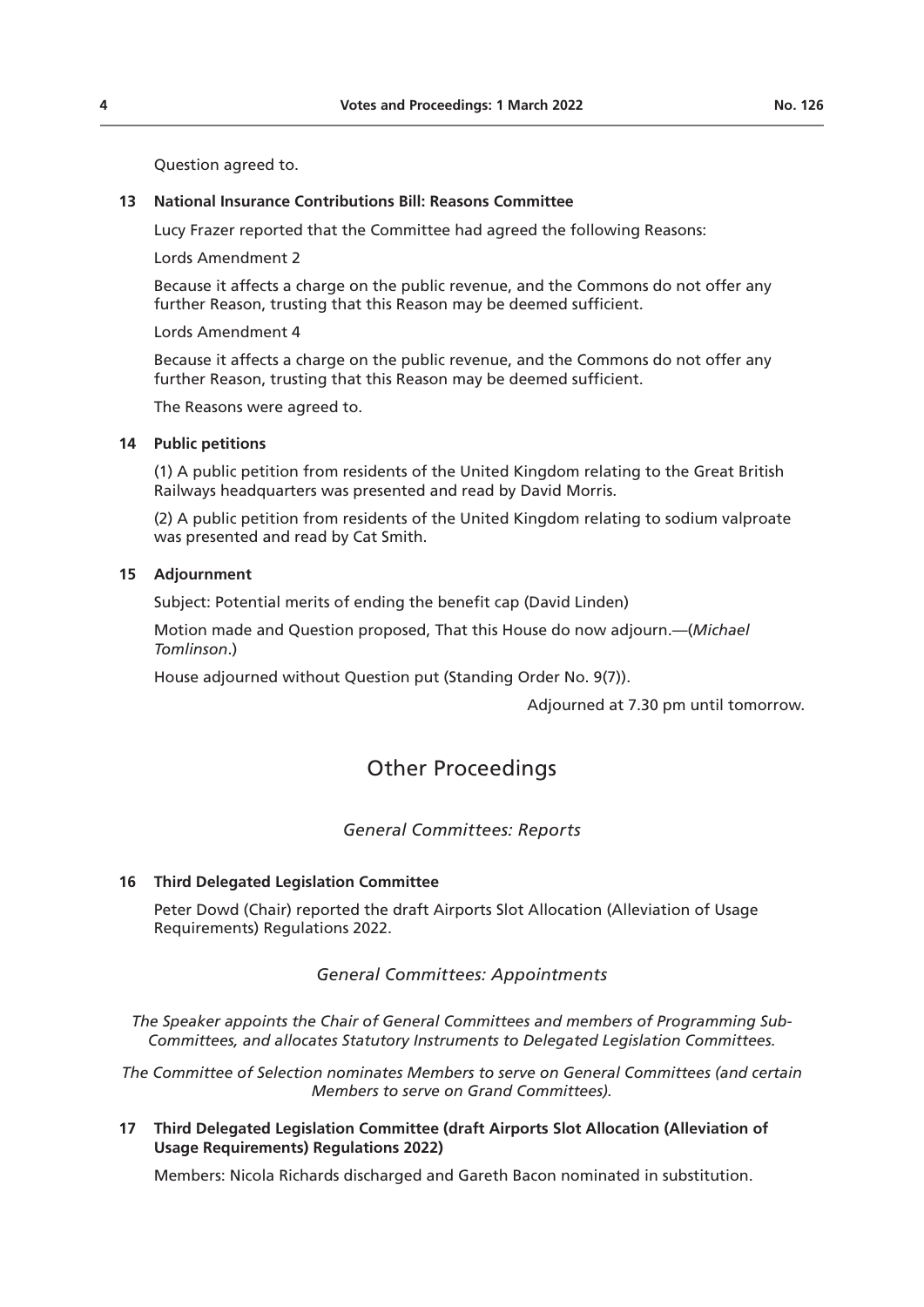## **18 Fourth Delegated Legislation Committee (draft Social Security (Scotland) Act 2018 (Disability Assistance and Information-Sharing) (Consequential Provision and Modifications) Order 2022)**

Members: Mhari Black, Dr Caroline Johnson and Robbie Moore discharged and Gareth Bacon, Marion Fellows and Cherilyn Mackrory nominated in substitution.

## **19 Sixth Delegated Legislation Committee (draft European Union (Withdrawal) Act 2018 (Repeal of EU Restrictions in Devolution Legislation, etc.) Regulations 2022)**

Members: Sarah Atherton, Duncan Baker, Mr Steve Baker, Marco Longhi and Robin Millar discharged and Lee Anderson, Peter Gibson, Anthony Higginbotham, Mr Gagan Mohindra and Sir Desmond Swayne nominated in substitution.

## *Reports from Select Committees*

## **20 Business, Energy and Industrial Strategy Committee**

(1) *Pre-legislative scrutiny: draft Downstream Oil Resilience Bill: Government Response to the Committee's Fifth Report*: Ninth Special Report, to be printed (HC 1177);

(2) *Post-pandemic economic growth: State Aid and post-Brexit competition policy*: Oral evidence, to be published (HC 742);

(3) *Competition and Markets Authority Supplementary Estimate 2021–22*: Written evidence, to be published;

(4) *Correspondence with the Minister for Science, Research and Innovation relating to OneWeb satellites*: Written evidence, to be published;

(5) *Decarbonising heat in homes*: Written evidence, to be published (HC 110);

(6) *Department for Business, Energy and Industrial Strategy Supplementary Estimate 2021–22*: Written evidence, to be published;

(7) *Energy pricing and the future of the energy market*: Written evidence, to be published (HC 1130);

(8) *HM Land Registry Supplementary Estimate 2021–22*: Written evidence, to be published;

(9) *Net Zero and UN climate summits*: Written evidence, to be published (HC 107);

(10) *Office of Gas and Electricity Markets Supplementary Estimate 2021–22*: Written evidence, to be published;

(11) *UK Atomic Energy Authority Pension Schemes Supplementary Estimate 2021–22*: Written evidence, to be published

(Darren Jones).

#### **21 Digital, Culture, Media and Sport Committee**

*What next for the National Lottery?*: Oral evidence, to be published (HC 619) (Julian Knight).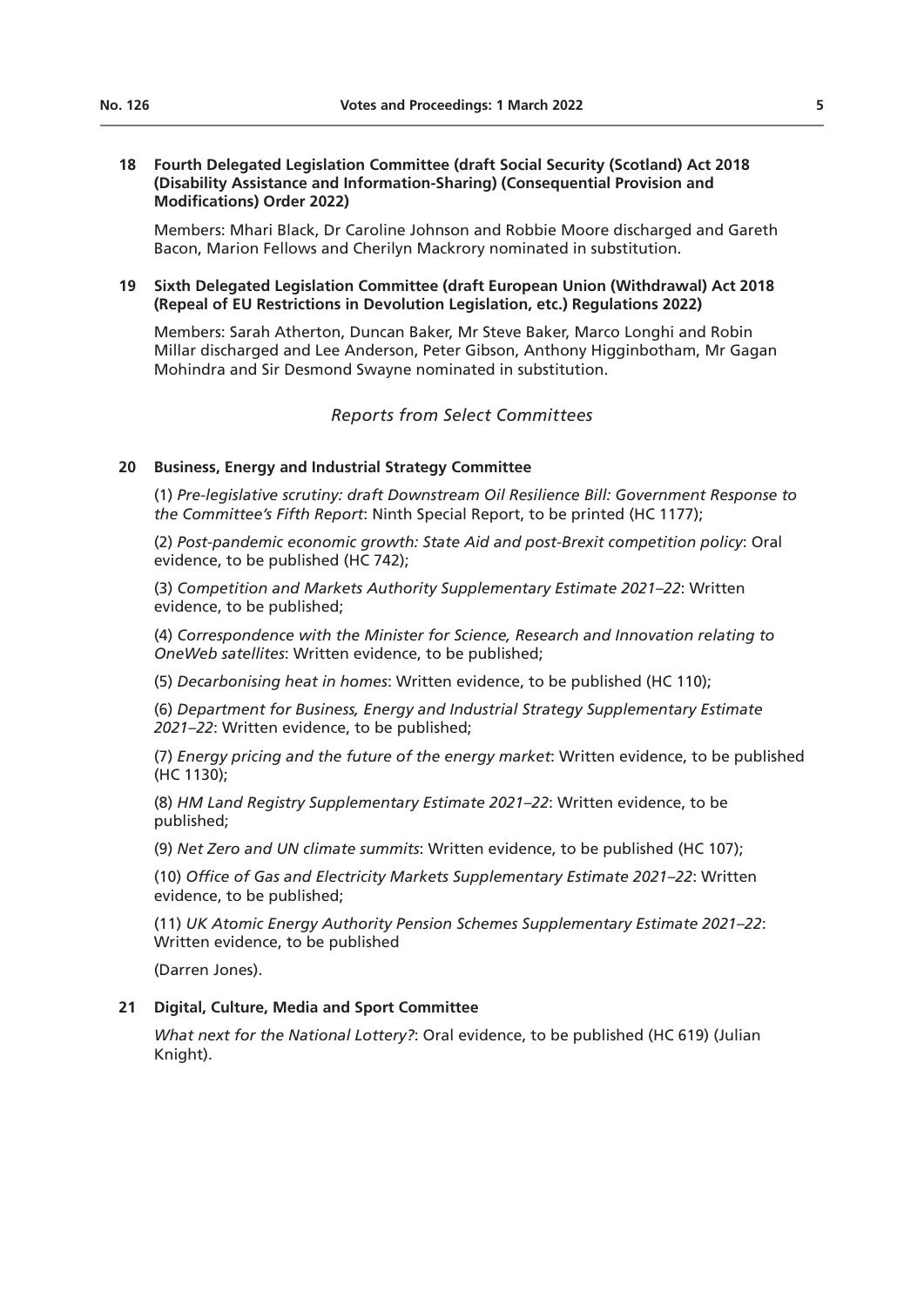## **22 Education Committee**

(1) *Children's Homes*: Oral evidence, to be published (HC 83);

(2) *Correspondence from the Minister of State for Higher and Further Education on Higher Education Reform and Lifelong Loan Entitlement*: Written evidence, to be published;

(3) *Department for Education Supplementary Estimates Memorandum for 2021–22*: Written evidence, to be published;

(4) *Teachers' Pension Scheme Supplementary Estimates Memorandum for 2021–22*: Written evidence, to be published;

(5) *The future of post-16 qualifications*: Written evidence, to be published (HC 902) (Robert Halfon).

## **23 Environment, Food and Rural Affairs Committee**

(1) *Import check readiness*: Oral and written evidence, to be published (HC 1077);

(2) *Animal Welfare (Sentience) Bill*: Written evidence, to be published (HC 277);

(3) *Australia FTA: Food and Agriculture*: Written evidence, to be published (HC 870);

(4) *Department for Environment, Food and Rural Affairs Supplementary Estimate Memorandum 2021–22*: Written evidence, to be published;

(5) *Plastic waste*: Written evidence, to be published (HC 556);

(6) *Water Services Regulation Authority (OFWAT) Supplementary Estimate Memorandum 2021–22*: Written evidence, to be published

(Neil Parish).

## **24 Foreign Affairs Committee**

(1) *Tech and the future of UK foreign policy*: Oral evidence, to be published (HC 201);

(2) *The situation in Ukraine and the UK's response*: Oral evidence, to be published (HC 1089);

(3) *Government policy on Afghanistan*: Written evidence, to be published (HC 685);

(4*) Implementing the Integrated Review in Nigeria*: Written evidence, to be published (HC 202)

(Tom Tugendhat).

## **25 Health and Social Care Committee**

(1) *Workforce: resilience, training and retention in health and social care*: Oral and written evidence, to be published (HC 893);

(2) *Correspondence with the Parliamentary Under Secretary of State (Minister for Primary Care and Patient Safety) on maternity services*: Written evidence, to be published;

(3) *Department of Health and Social Care Supplementary Estimate 2021–22*: Written evidence, to be published

(Jeremy Hunt).

## **26 International Development Committee**

(1) *Afghanistan: UK support for aid workers and the Afghan people*: Fifth Report, to be printed, with the formal minutes relating to the Report (HC 919);

(2) *Extreme poverty and the Sustainable Development Goals*: Oral evidence, to be published (HC 932);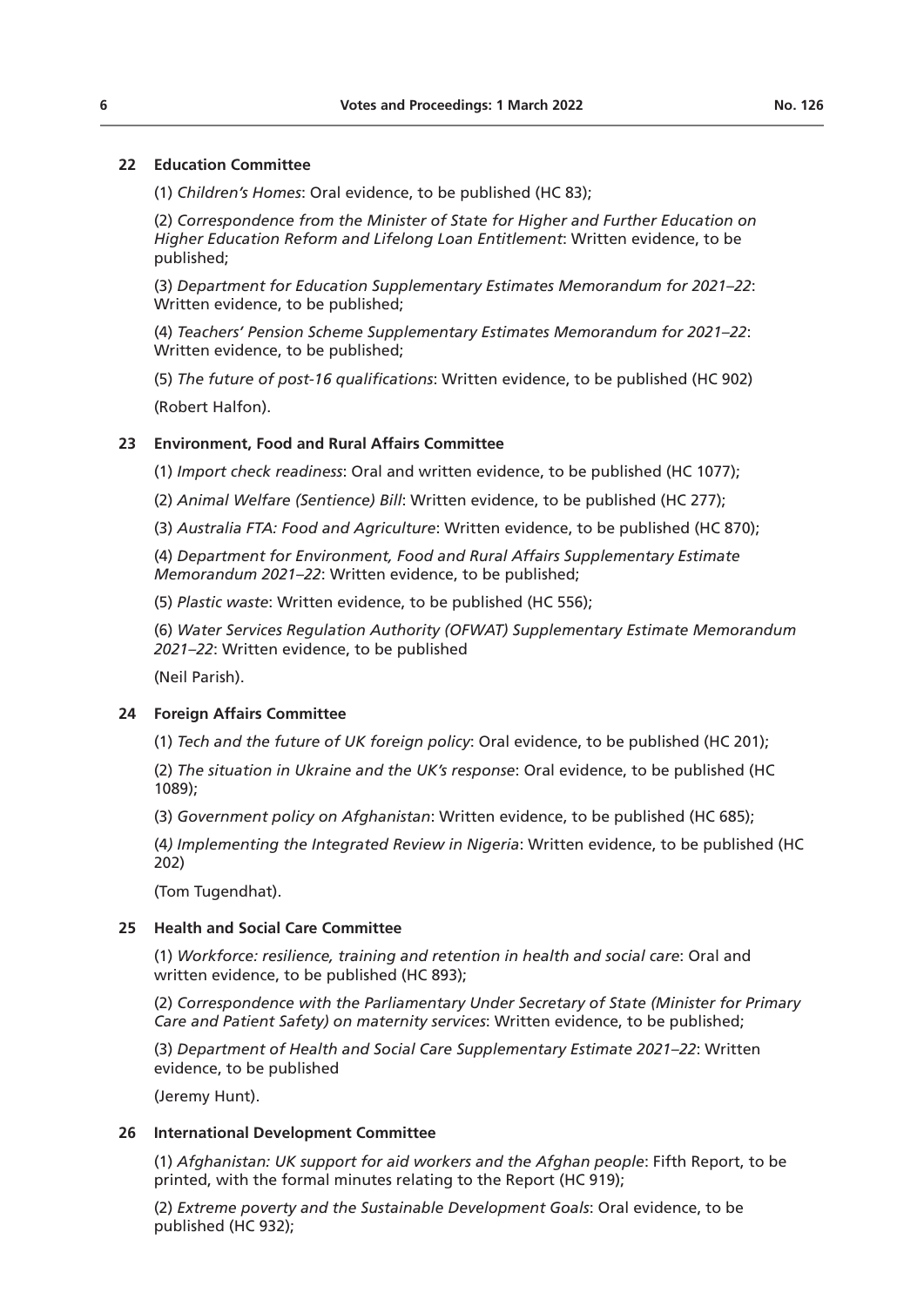(3) *Correspondence from the Minister for Africa, Latin America and the Caribbean relating to the Office for Conflict, Stabilisation and Mediation (OCSM)*: Written evidence, to be published;

(4) *Correspondence with the Secretary of State for Foreign, Commonwealth and Development Affairs, relating to gender equality in UK aid spending*: Written evidence, to be published;

(5) *Promoting dialogue and preventing atrocities: the UK Government approach*: Written evidence, to be published (HC 931)

(Sarah Champion).

#### **27 International Trade Committee**

*UK trade negotiations: Agreement with New Zealand*: Written evidence, to be published (HC 817) (Angus Brendan MacNeil).

## **28 Justice Committee**

(1) *The work of the Ministry of Justice*: Oral evidence, to be published (HC 869);

(2) *Correspondence from the Permanent Secretary*: Written evidence, to be published;

(3) *Correspondence with the Minister of State for Justice*: Written evidence, to be published;

(4) *Crown Prosecution Service Supplementary Estimate 2021–22*: Written evidence, to be published;

(5) *Her Majesty's Procurator General and Treasury Solicitor Supplementary Estimate 2021–22*: Written evidence, to be published;

(6) *Judicial Pension Scheme Supplementary Estimate 2021–22*: Written evidence, to be published;

(7) *Ministry of Justice Supplementary Estimate 2021–22*: Written evidence, to be published;

(8) *The work of the Law Officers*: Written evidence, to be published (HC 962);

(9) *Women in Prison*: Written evidence, to be published (HC 73)

(Sir Robert Neill).

#### **29 Liaison Committee**

Estimates Days: Sir Bernard Jenkin reported, That, following the recommendation of the Backbench Business Committee on applications considered at its meeting of 28 February, the Liaison Committee recommendation for the allocation of time for the consideration of Estimates on the third allotted day in the present session (Standing Order No. 145) is as follows:

That a day not later than 18 March be allotted for the consideration of the following Estimates for financial year 2021-22:

Department for Education, insofar as it relates the National Tutoring Programme and Adult Education (on the application of Robert Halfon); and

Ministry of Defence (on the application of Tobias Ellwood).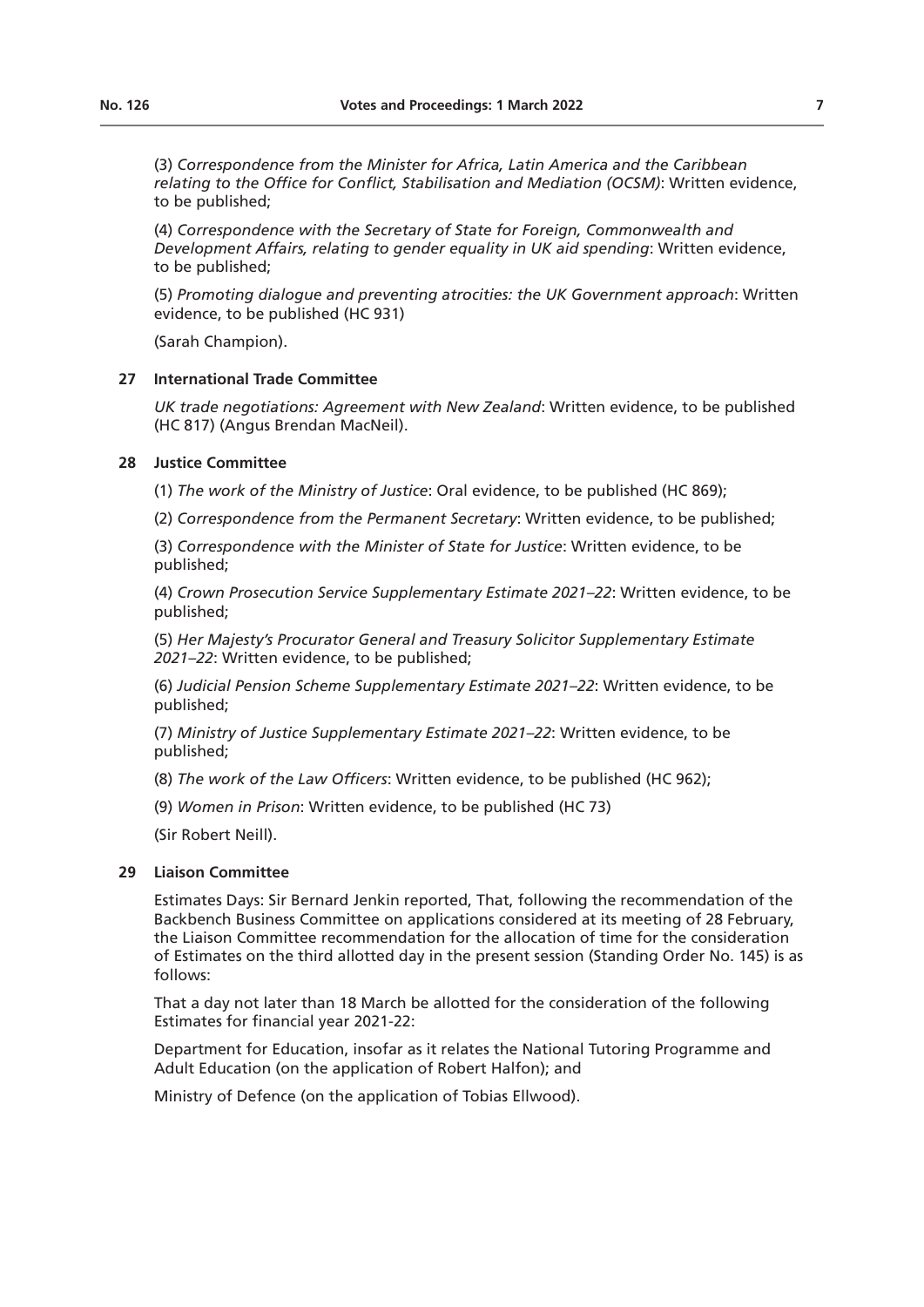## **30 Petitions Committee**

(1) *Impact of Covid-19 on new parents: one year on: Government Response to the Committee's First Report*: First Special Report, to be printed (HC 1132);

(2) Record of the Committee's decisions relating to e-petitions, to be published;

(3) List of closed e-petitions presented to the House, to be published

(Catherine McKinnell).

## **31 Public Administration and Constitutional Affairs Committee**

(1) *The work of the Department for Levelling Up, Housing and Communities*: Oral evidence to be published (HC 1066);

(2) *Correspondence from Chief Operating Officer for the Civil Service and Permanent Secretary for the Cabinet Office relating to Progress in implementing recommendations of the second Boardman Review*: Written evidence to be published;

(3) *Correspondence from The Lord Dunlop relating to The Review of Intergovernmental Relations*: Written evidence to be published;

(4) *Correspondence from the Scottish Parliament Constitution, Europe, External Affairs and Culture Committee relating to the UK internal market*: Written evidence to be published;

(5) *The Elections Bill*: Written evidence to be published (HC 597);

(6) *The role and status of the Prime Minister's Office*: Written evidence to be published (HC 67);

(7) *The work of the Cabinet Office*: Written evidence to be published (HC 41)

(Mr William Wragg).

## **32 Standards (Committee on)**

(1) *Review of fairness and natural justice in the House's standards system*:

(i) Sixth Report, with Appendices, to be printed, with the formal minutes relating to the Report (HC 1183);

(ii) Written evidence, to be published (HC 1183);

(2) *All-Party Parliamentary Groups*: Written evidence, to be published (HC 717)

(Chris Bryant).

## **33 Transport Committee**

(1) *Airlines and airports: supporting recovery in the UK aviation sector*: Written evidence, to be published (HC 683);

(2) *Department for Transport Supplementary Estimates Memorandum 2021–22*: Written evidence, to be published;

(3) *Road freight supply chain*: Written evidence, to be published (HC 828)

Huw Merriman.

## **34 Defence Committee**

\* This item has been corrected since publication. See the Votes and Proceedings from Thursday 3 March 2022 for details.

(1) *US, UK and NATO*: Oral evidence, to be published (HC 608);

(2) *Armed Forces Pension & Compensation Schemes Supplementary Estimate 2021–22: Estimates Memorandum*: Written evidence, to be published;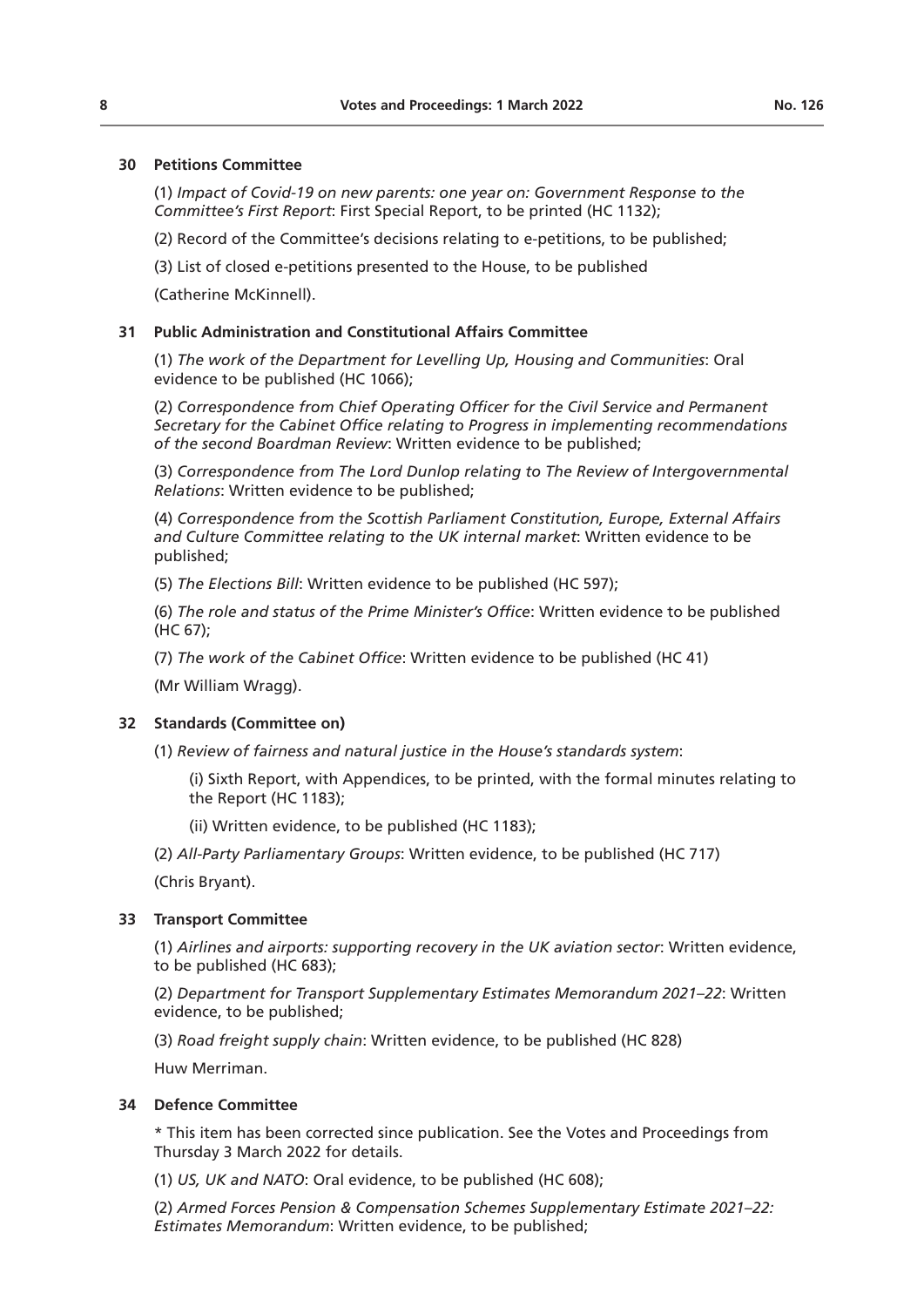(3) *Correspondence from General Electric relating to proposed sale to EDF*: Part of the written evidence, to be published;

(4) *Memorandum for the Ministry of Defence Supplementary Estimate 2021–22*: Written evidence, to be published

(Mr Tobias Ellwood).

# *Lindsay Hoyle*

Speaker

# Westminster Hall

The sitting began at 9.30 am.

Business appointed by the Chairman of Ways and Means (Standing Order No. 10(6))

#### **1 Take-up of pensions guidance and advice**

*Resolved*, That this House has considered the take-up of pensions guidance and advice.— (*Nigel Mills.*)

## **2 Planning permission and calculation of housing need numbers for Wealden**

*Resolved*, That this House has considered planning permission and calculation of housing need numbers for Wealden.—(*Ms Nusrat Ghani*.)

*The sitting was suspended between 11.28 am and 2.30 pm (Standing Order No. 10(1)(b)).*

#### **3 International Mother Language Day 2022**

*Resolved*, That this House has considered International Mother Language Day 2022.— (*Apsana Begum.*)

*The sitting was suspended between 3.56 pm and 4.00 pm.*

## **4 Household Support Fund**

*Resolved*, That this House has considered the Household Support Fund.—(*Paul Maynard.*)

## **5 Shared Prosperity Fund and the Devolved Administrations**

*Resolved*, That this House has considered the Shared Prosperity Fund and the Devolved Administrations.—(*Claire Hanna.*)

Sitting adjourned without Question put (Standing Order No. 10(14)).

Adjourned at 5.30 pm until tomorrow.

*Eleanor Laing* Chairman of Ways and Means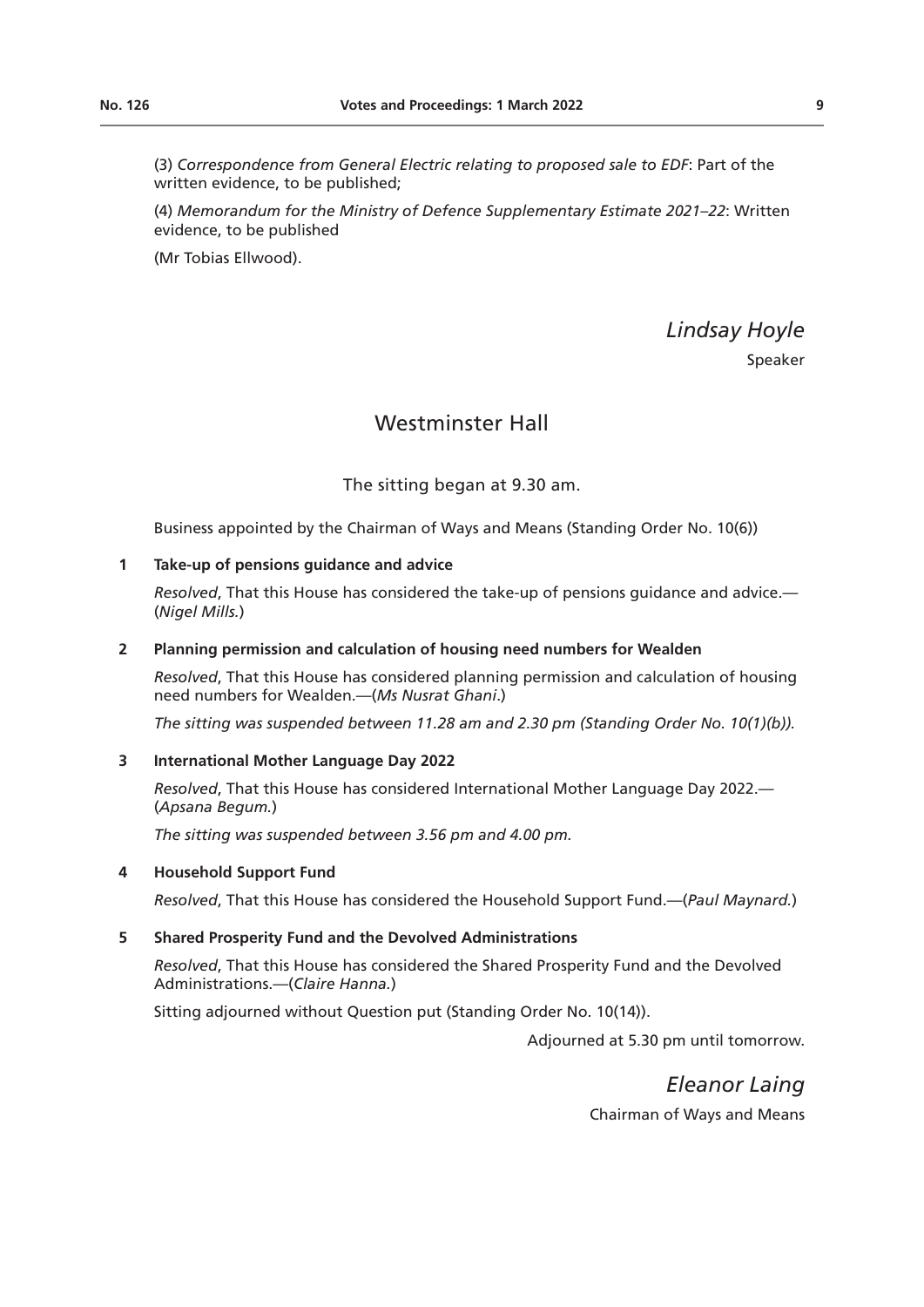# Papers Laid

## Papers subject to Affirmative Resolution

#### **1 Sanctions**

(1) Russia (Sanctions) (EU Exit) (Amendment) (No. 4) Regulations 2022 (SI, 2022, No. 203), dated 1 March 2022 (by Act), with an Explanatory Memorandum (by Command) (James Cleverly)

(2) Russia (Sanctions) (EU Exit) (Amendment) (No. 5) Regulations 2022 (SI, 2022, No. 205), dated 1 March 2022 (by Act), with an Explanatory Memorandum (by Command) (James Cleverly)

Papers subject to Negative Resolution

#### **2 Agriculture**

Direct Payments to Farmers (Allocation of Payment Entitlements from the National Reserve) (England) Regulations 2022 (SI, 2022, No. 200), dated 28 February 2022 (by Act), with an Explanatory Memorandum (by Command) (Secretary George Eustice)

#### **3 Housing**

(1) Houses in Multiple Occupation (Specified Educational Establishments) (England) (Amendment) Regulations 2022 (SI, 2022, No. 197), dated 28 February 2022 (by Act), with an Explanatory Memorandum (by Command) (Eddie Hughes)

(2) Housing (Approval of Code of Management Practice) (Student Accommodation) (England) Order 2022 (SI, 2022, No. 198), dated 28 February 2022 (by Act), with an Explanatory Memorandum (by Command) (Eddie Hughes)

## **4 Income Tax**

(1) Designation of Freeport Tax Sites (East Midlands Freeport) Regulations 2022 (SI, 2022, No. 184), dated 28 February 2022 (by Act), with an Explanatory Memorandum (by Command) (Lucy Frazer)

(2) Designation of Freeport Tax Sites (Liverpool City Region Freeport) Regulations 2022 (SI, 2022, No. 185), dated 28 February 2022 (by Act), with an Explanatory Memorandum (by Command) (Lucy Frazer)

(3) Designation of Freeport Tax Sites (Solent Freeport) Regulations 2022 (SI, 2022, No. 186), dated 28 February 2022 (by Act), with an Explanatory Memorandum (by Command) (Lucy Frazer)

## **5 Miscellaneous Series No. 1**

Sixth Protocol, done at Paris on 15 September 2021, to the Convention of 19 January 1967, as amended by the Protocol of 6 July 1971, between the Government of the French Republic and the Government of the Federal Republic of Germany on the Construction and Operation of a Very High Neutron Flux Reactor, as further amended by the Agreement of 19 July 1974 between the above-mentioned two Governments and the Government of the United Kingdom of Great Britain and Northern Ireland concerning that Government's Accession to the Convention, by the Protocol of 27 July 1976, the Second Protocol of 9 December 1981, the Third Protocol of 25 March 1993, the Fourth Protocol of 4 December 2002 and the Fifth Protocol of 1 July 2013 between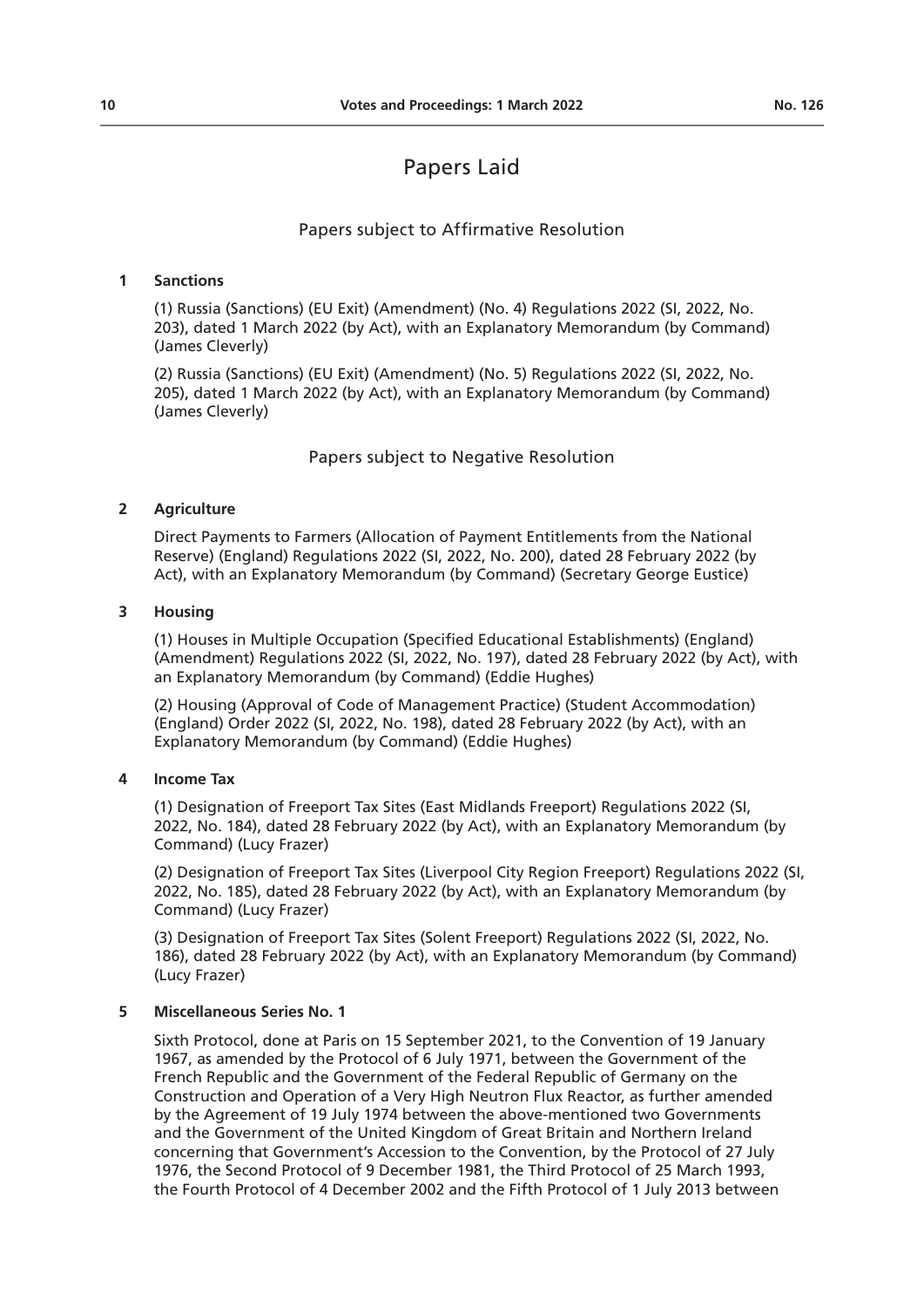the above-mentioned three Governments (CP 635) (by Command), with an Explanatory Memorandum (by Act) (Secretary Elizabeth Truss)

## **6 Miscellaneous Series No. 2**

Convention, done at Paris on 27 January 2021, on the International Organization for Marine Aids to Navigation (CP 636), (by Command), with an Explanatory Memorandum (by Act) (Secretary Elizabeth Truss)

## **7 National Health Service**

Health and Social Care Act 2008 (Regulated Activities) (Amendment) (Coronavirus) (No. 3) Regulations 2022 (SI, 2022, No. 206), dated 1 March 2022 (by Act), with an Explanatory Memorandum (by Command) (Secretary Sajid Javid)

#### **8 Road Traffic**

M271 Motorway (Junction 1 to Redbridge Roundabout) (Fixed Speed Limits) (Amendment) Regulations 2022 (SI, 2022, No. 202), dated 28 February 2022 (by Act), with an Explanatory Memorandum (by Command) (Secretary Grant Shapps)

## Other papers

#### **9 Betting, Gaming and Lotteries**

Report and Accounts of the Horserace Betting Levy Board for 2020–21, with the Report of the Comptroller and Auditor General (by Act), to be printed (HC 1137) (Chris Philp)

## **10 Inquiries**

Investigation Report of the Independent Inquiry into Child Sexual Abuse on Residential Schools (by Act), to be printed (HC 1131) (Secretary Priti Patel)

#### **11 National Audit**

(1) Report by the Comptroller and Auditor General on Department for Work and Pensions: Child Maintenance (by Act), to be printed (HC 1139) (Clerk of the House)

(2) Twenty-seventh Report of the Public Accounts Commission: Work of the Commission in 2021 (by Act), to be printed (by Act) (HC 1167) (Mr Richard Bacon)

#### **12 Statutory Instruments (Notification)**

Notification to Parliament of a published draft instrument pursuant to Paragraph 14 of Schedule 8 of the European Union (Withdrawal) Act 2018: Financial Services Act 2021 (Prudential Regulation of Credit Institutions and Investment Firms) (Consequential Amendments and Miscellaneous Provisions) Regulations (by Command) (John Glen)

#### **13 Water Industry**

Security and Emergency Measures (Water and Sewerage Undertakers and Water Supply Licensees) Direction (by Act) (Secretary George Eustice)